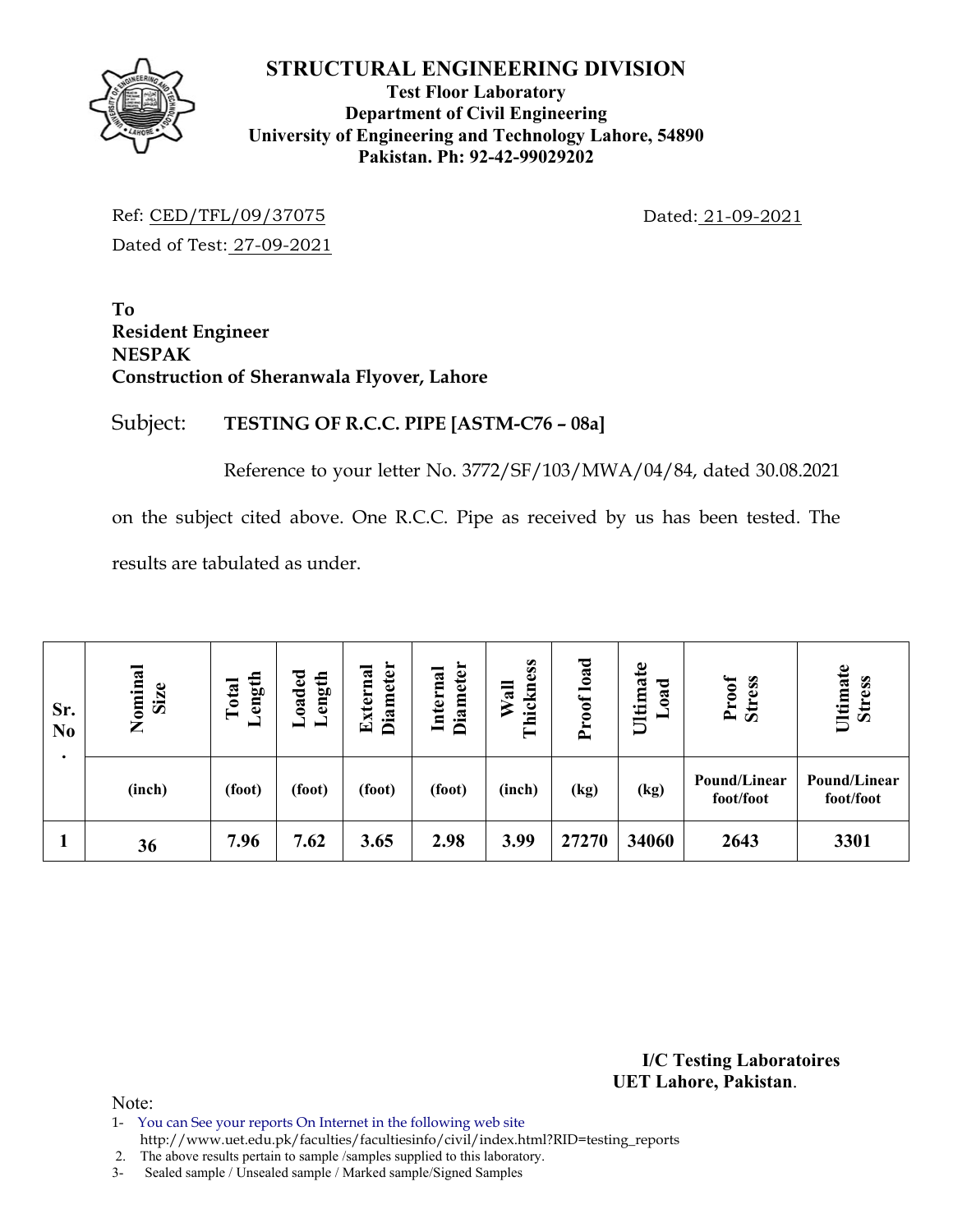

#### **Test Floor Laboratory Department of Civil Engineering University of Engineering and Technology Lahore, 54890 Pakistan. Ph: 92-42-99029202**

To, Resident Engineer

AZ Engineering Associates

Construction of Multi Purpose Complex (MPC), Building (Phase-I) at Quaid-e-Azam Business Park (QABP) on M-2 Motorway, Sheikhupura

| Reference # CED/TFL 37101 (Dr. Qasim Khan)          |  |
|-----------------------------------------------------|--|
| Reference of the request letter $\# RE/AZEA/MPC-80$ |  |

## **Tension Test Report** (Page -1/2)

Date of Test 27-09-2021 Gauge length 8 inches

Description Deformed Steel Bar Tensile and Bend Test as per ASTM-A615

Dated: 24-09-2021 Dated: 30-08-2021

| Sr. No.                  | Weight         | <b>Size</b><br>(inch)    |               | Diameter/<br>Area<br>$(in^2)$ |               | <b>Yield load</b><br><b>Breaking</b><br>Load        |                  | <b>Yield Stress</b><br>(psi) |        | <b>Ultimate Stress</b><br>(psi)                                 |                          | Elongation                   | % Elongation             | Remarks        |
|--------------------------|----------------|--------------------------|---------------|-------------------------------|---------------|-----------------------------------------------------|------------------|------------------------------|--------|-----------------------------------------------------------------|--------------------------|------------------------------|--------------------------|----------------|
|                          | $\frac{2}{10}$ | Nominal                  | <b>Actual</b> | Nominal                       | <b>Actual</b> | (kg)                                                | (kg)             | Nominal                      | Actual | Nominal                                                         | <b>Actual</b>            | (inch)                       |                          |                |
| 1                        | 0.370          | 3/8                      | 0.372         | 0.11                          | 0.109         | 3700                                                | 5100             | 74200                        | 74910  | 102200                                                          | 103300                   | 1.00                         | 12.5                     |                |
| $\mathbf{2}$             | 0.371          | 3/8                      | 0.373         | 0.11                          | 0.109         | 3900                                                | 5200             | 78200                        | 78780  | 104200                                                          | 105100                   | 1.00                         | 12.5                     | $F.F$<br>Steel |
|                          |                | $\overline{\phantom{a}}$ |               | $\overline{\phantom{0}}$      |               |                                                     |                  |                              |        |                                                                 | $\overline{\phantom{0}}$ | $\overline{a}$               |                          |                |
|                          |                | $\overline{\phantom{0}}$ |               |                               |               |                                                     |                  |                              |        |                                                                 | $\overline{\phantom{0}}$ | $\overline{a}$               |                          |                |
| $\overline{a}$           |                | -                        |               |                               |               |                                                     |                  |                              |        | ٠                                                               | $\overline{a}$           | $\qquad \qquad \blacksquare$ | $\overline{\phantom{0}}$ |                |
| $\overline{\phantom{0}}$ |                | $\overline{a}$           |               |                               |               |                                                     |                  |                              |        | $\blacksquare$                                                  |                          | $\overline{\phantom{0}}$     |                          |                |
|                          |                |                          |               |                               |               |                                                     |                  |                              |        | Note: only two samples for tensile and one sample for bend test |                          |                              |                          |                |
|                          |                |                          |               |                               |               |                                                     |                  |                              |        |                                                                 |                          |                              |                          |                |
|                          |                |                          |               |                               |               |                                                     | <b>Bend Test</b> |                              |        |                                                                 |                          |                              |                          |                |
|                          |                |                          |               |                               |               | 3/8" Dia Bar Bend Test Through 180° is Satisfactory |                  |                              |        |                                                                 |                          |                              |                          |                |
|                          |                |                          |               |                               |               |                                                     |                  |                              |        |                                                                 |                          |                              |                          |                |
|                          |                |                          |               |                               |               |                                                     |                  |                              |        |                                                                 |                          |                              |                          |                |

**I/C Testing Laboratoires UET Lahore, Pakistan**.

Note:

- 1- You can See your reports On Internet in the following web site http://www.uet.edu.pk/faculties/facultiesinfo/civil/index.html?RID=testing\_reports
- 2. The above results pertain to sample /samples supplied to this laboratory.
- 3- Sealed sample / Unsealed sample / Marked sample/Signed Samples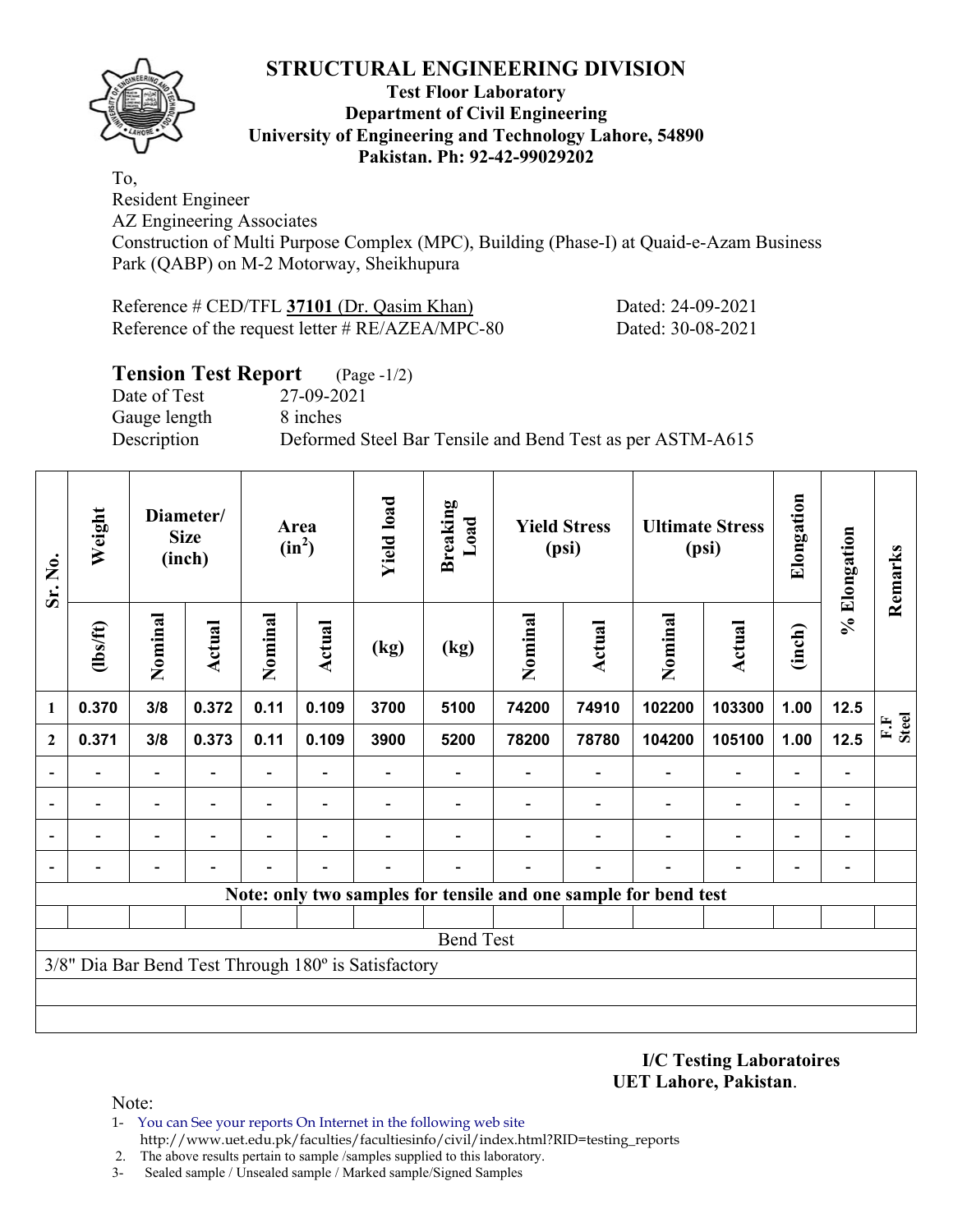

#### **Test Floor Laboratory Department of Civil Engineering University of Engineering and Technology Lahore, 54890 Pakistan. Ph: 92-42-99029202**

To, Resident Engineer

AZ Engineering Associates

Construction of Multi Purpose Complex (MPC), Building (Phase-I) at Quaid-e-Azam Business Park (QABP) on M-2 Motorway, Sheikhupura

| Reference $\#$ CED/TFL 37101 (Dr. Qasim Khan)       |  |
|-----------------------------------------------------|--|
| Reference of the request letter $\# RE/AZEA/MPC-91$ |  |

## **Tension Test Report** (Page -2/2)

Date of Test 27-09-2021 Gauge length 8 inches

Description Deformed Steel Bar Tensile and Bend Test as per ASTM-A615

| Sr. No.      | Weight                   | Diameter/<br><b>Size</b><br>(inch) |                          |                          |                          |                                                     |                          |         |                                                                 |                |                          |                          | Area<br>$(in^2)$             | <b>Yield load</b> | <b>Breaking</b><br>Load |  | <b>Yield Stress</b><br>(psi) |  | <b>Ultimate Stress</b><br>(psi) | Elongation | % Elongation | Remarks |
|--------------|--------------------------|------------------------------------|--------------------------|--------------------------|--------------------------|-----------------------------------------------------|--------------------------|---------|-----------------------------------------------------------------|----------------|--------------------------|--------------------------|------------------------------|-------------------|-------------------------|--|------------------------------|--|---------------------------------|------------|--------------|---------|
|              | (1bs/ft)                 | Nominal                            | Actual                   | Nominal                  | Actual                   | (kg)                                                | (kg)                     | Nominal | <b>Actual</b>                                                   | Nominal        | <b>Actual</b>            | (inch)                   |                              |                   |                         |  |                              |  |                                 |            |              |         |
| 1            | 0.367                    | 3/8                                | 0.370                    | 0.11                     | 0.108                    | 3200                                                | 4900                     | 64200   | 65440                                                           | 98200          | 100200                   | 1.20                     | 15.0                         |                   |                         |  |                              |  |                                 |            |              |         |
| $\mathbf{2}$ | 0.368                    | 3/8                                | 0.371                    | 0.11                     | 0.108                    | 3200                                                | 4900                     | 64200   | 65150                                                           | 98200          | 99800                    | 1.30                     | 16.3                         | F.S.L             |                         |  |                              |  |                                 |            |              |         |
|              |                          | -                                  |                          | -                        |                          |                                                     |                          |         |                                                                 |                |                          |                          |                              |                   |                         |  |                              |  |                                 |            |              |         |
|              |                          | -                                  |                          |                          |                          |                                                     |                          |         |                                                                 |                |                          |                          | $\overline{\phantom{0}}$     |                   |                         |  |                              |  |                                 |            |              |         |
|              | $\overline{\phantom{0}}$ | $\overline{\phantom{a}}$           | $\overline{\phantom{0}}$ | $\overline{\phantom{0}}$ | $\overline{\phantom{a}}$ |                                                     | $\overline{\phantom{0}}$ |         |                                                                 | $\overline{a}$ | $\overline{\phantom{a}}$ | $\overline{\phantom{0}}$ | $\qquad \qquad \blacksquare$ |                   |                         |  |                              |  |                                 |            |              |         |
|              |                          | $\overline{\phantom{0}}$           |                          |                          |                          |                                                     |                          |         |                                                                 |                |                          | $\overline{\phantom{0}}$ | $\qquad \qquad \blacksquare$ |                   |                         |  |                              |  |                                 |            |              |         |
|              |                          |                                    |                          |                          |                          |                                                     |                          |         | Note: only two samples for tensile and one sample for bend test |                |                          |                          |                              |                   |                         |  |                              |  |                                 |            |              |         |
|              |                          |                                    |                          |                          |                          |                                                     |                          |         |                                                                 |                |                          |                          |                              |                   |                         |  |                              |  |                                 |            |              |         |
|              |                          |                                    |                          |                          |                          |                                                     | <b>Bend Test</b>         |         |                                                                 |                |                          |                          |                              |                   |                         |  |                              |  |                                 |            |              |         |
|              |                          |                                    |                          |                          |                          | 3/8" Dia Bar Bend Test Through 180° is Satisfactory |                          |         |                                                                 |                |                          |                          |                              |                   |                         |  |                              |  |                                 |            |              |         |
|              |                          |                                    |                          |                          |                          |                                                     |                          |         |                                                                 |                |                          |                          |                              |                   |                         |  |                              |  |                                 |            |              |         |
|              |                          |                                    |                          |                          |                          |                                                     |                          |         |                                                                 |                |                          |                          |                              |                   |                         |  |                              |  |                                 |            |              |         |

**I/C Testing Laboratoires UET Lahore, Pakistan**.

Dated: 24-09-2021 Dated: 14-09-2021

Note:

1- You can See your reports On Internet in the following web site http://www.uet.edu.pk/faculties/facultiesinfo/civil/index.html?RID=testing\_reports

2. The above results pertain to sample /samples supplied to this laboratory.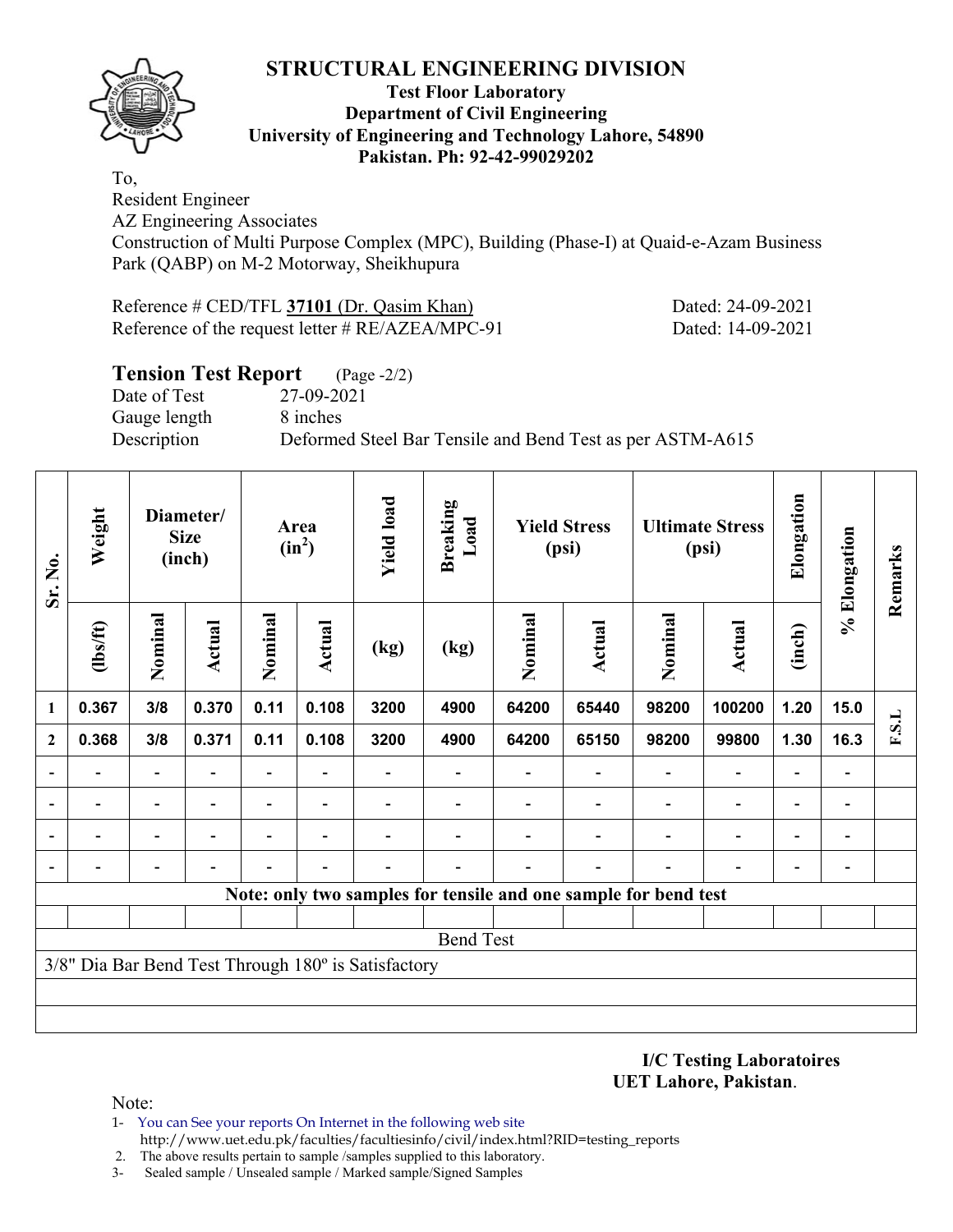

#### **Test Floor Laboratory Department of Civil Engineering University of Engineering and Technology Lahore, 54890 Pakistan. Ph: 92-42-99029202**

To, GM Professional Construction Services (Pvt) Ltd TCF School at JDW Rahim Yar Khan

Reference # CED/TFL 37102 (Dr. Qasim Khan) Dated: 24-09-2021 Reference of the request letter # PCS/21/Eng-108 Dated: 02-09-2021

# **Tension Test Report** (Page -1/1)<br>Date of Test 27-09-2021

Date of Test Gauge length 8 inches

Description Deformed Steel Bar Tensile Test as per ASTM-A615

| Sr. No.                  | Weight         | Diameter/<br><b>Size</b>              |                          | Area<br>$(in^2)$         |                          | <b>Yield load</b>        | <b>Breaking</b><br>Load  | <b>Yield Stress</b><br>(psi)            |                          | <b>Ultimate Stress</b><br>(psi) |                          | Elongation               | % Elongation                 | Remarks |
|--------------------------|----------------|---------------------------------------|--------------------------|--------------------------|--------------------------|--------------------------|--------------------------|-----------------------------------------|--------------------------|---------------------------------|--------------------------|--------------------------|------------------------------|---------|
|                          | $\frac{2}{10}$ | Nominal<br>Actual<br>(inch)<br>$(\#)$ |                          | Nominal                  | Actual                   | (kg)                     | (kg)                     | Nominal                                 | Actual                   | Nominal                         | Actual                   | (inch)                   |                              |         |
| $\mathbf{1}$             | 0.379          | $\mathbf{3}$                          | 0.376                    | 0.11                     | 0.111                    | 3900                     | 4800                     | 78200                                   | 77230                    | 96200                           | 95100                    | 0.80                     | 10.0                         |         |
| $\mathbf{2}$             | 0.387          | $\mathbf{3}$                          | 0.381                    | 0.11                     | 0.114                    | 4700                     | 5300                     | 94200                                   | 90990                    | 106200                          | 102600                   | 0.80                     | 10.0                         |         |
| $\overline{\phantom{a}}$ | -              | $\overline{\phantom{0}}$              | ٠                        | $\overline{\phantom{0}}$ | $\blacksquare$           | -                        |                          |                                         | $\overline{\phantom{0}}$ | $\overline{\phantom{0}}$        | $\overline{a}$           | $\overline{\phantom{a}}$ |                              |         |
| $\blacksquare$           | Ξ.             | $\blacksquare$                        | $\overline{\phantom{0}}$ | $\overline{\phantom{a}}$ | $\blacksquare$           | $\overline{\phantom{0}}$ | $\overline{\phantom{0}}$ |                                         | $\overline{\phantom{a}}$ | $\overline{\phantom{a}}$        | $\overline{\phantom{a}}$ | $\overline{\phantom{a}}$ | $\blacksquare$               |         |
| $\overline{a}$           |                | $\overline{\phantom{0}}$              |                          |                          | $\overline{\phantom{0}}$ |                          |                          |                                         |                          |                                 | $\overline{\phantom{0}}$ | $\overline{\phantom{0}}$ | -                            |         |
| $\overline{\phantom{a}}$ |                | -                                     |                          | -                        | $\overline{\phantom{a}}$ |                          | -                        |                                         |                          |                                 | -                        | -                        | $\qquad \qquad \blacksquare$ |         |
|                          |                |                                       |                          |                          |                          |                          |                          | Note: only two samples for tensile test |                          |                                 |                          |                          |                              |         |
|                          |                |                                       |                          |                          |                          |                          |                          |                                         |                          |                                 |                          |                          |                              |         |
|                          |                |                                       |                          |                          |                          |                          | <b>Bend Test</b>         |                                         |                          |                                 |                          |                          |                              |         |
|                          |                |                                       |                          |                          |                          |                          |                          |                                         |                          |                                 |                          |                          |                              |         |
|                          |                |                                       |                          |                          |                          |                          |                          |                                         |                          |                                 |                          |                          |                              |         |
|                          |                |                                       |                          |                          |                          |                          |                          |                                         |                          |                                 |                          |                          |                              |         |

**I/C Testing Laboratoires UET Lahore, Pakistan**.

Note:

1- You can See your reports On Internet in the following web site http://www.uet.edu.pk/faculties/facultiesinfo/civil/index.html?RID=testing\_reports

2. The above results pertain to sample /samples supplied to this laboratory.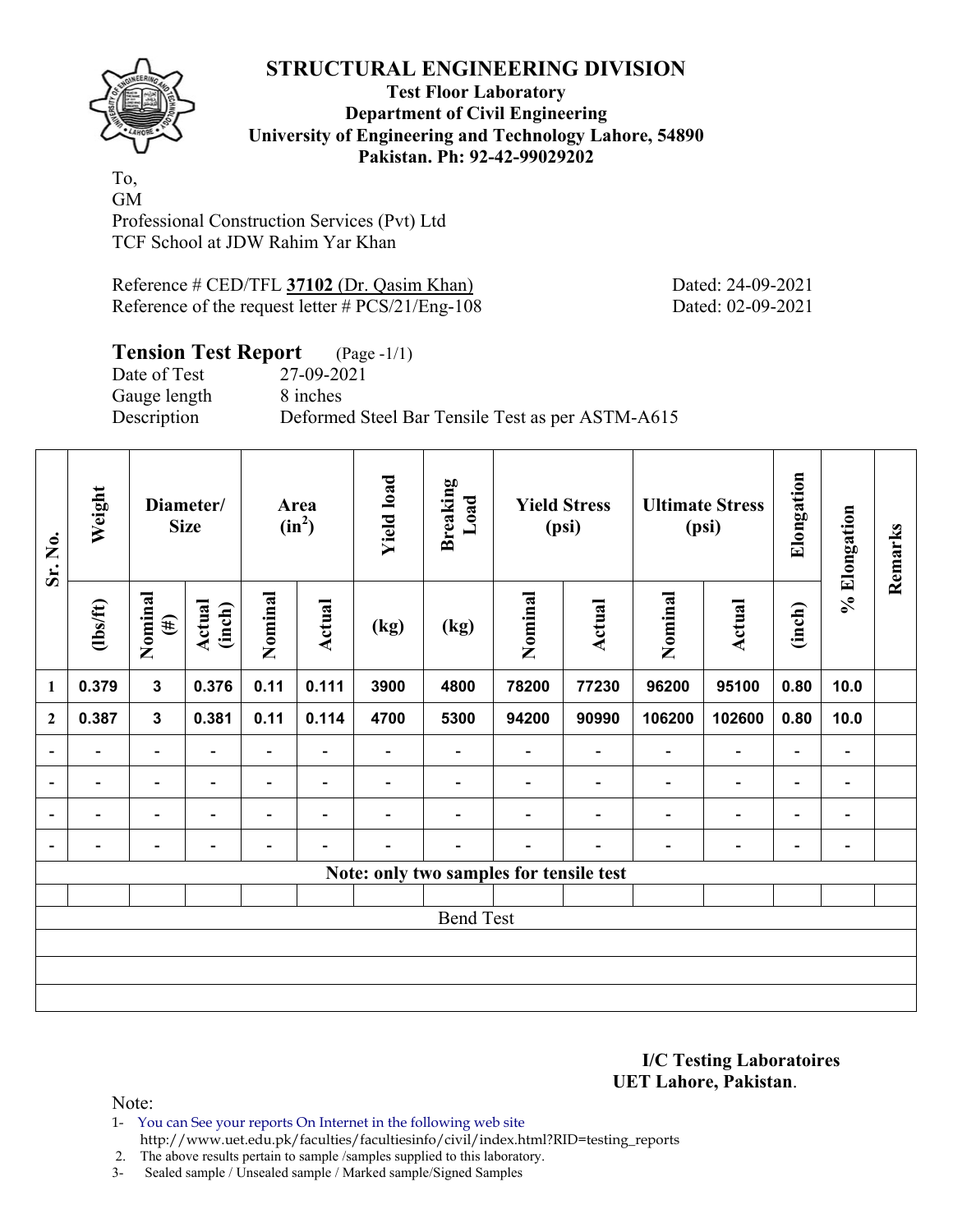

**Test Floor Laboratory Department of Civil Engineering University of Engineering and Technology Lahore, 54890 Pakistan. Ph: 92-42-99029202** 

**Ref: CED/TFL/09/37104 Dated: 27-09-2021 Dated of Test: 27-09-2021**

**To, Chairman Department of Civil Engineer University of Engineering & Technology, Taxila** 

## Subject: **-** CALIBRATION OF LOAD CELL (MARK: TFL/10/37104) (Page – 1/2)

Reference to your Letter No. CED/ST/2021/81, Dated: 27/09/2021 on the subject cited above. One Load Cell Make: ELE International Ltd., Serial No. 1052-9- 6080, Capacity: 3000 kN as received by us has been calibrated. The results are tabulated as under:

| <b>Load Cell Reading</b> | Calibrated Laod (kg) |
|--------------------------|----------------------|
| 50                       | 11748                |
| 100                      | 23640                |
| 150                      | 35532                |
| 200                      | 46830                |
| 250                      | 58325                |
| 300                      | 69821                |
| 350                      | 81515                |
| 400                      | 92614                |
| 450                      | 104704               |
| 500                      | 116993               |
| 550                      | 129677               |
| 600                      | 143750               |
| 650                      | 154254               |
| 700                      | 165155               |
| 750                      | 174867               |

**I/C Testing Laboratoires UET Lahore, Pakistan**.

Note:

- 1- You can See your reports On Internet in the following web site http://www.uet.edu.pk/faculties/facultiesinfo/civil/index.html?RID=testing\_reports
- 2. The above results pertain to sample /samples supplied to this laboratory.
- 3- Sealed sample / Unsealed sample / Marked sample/Signed Samples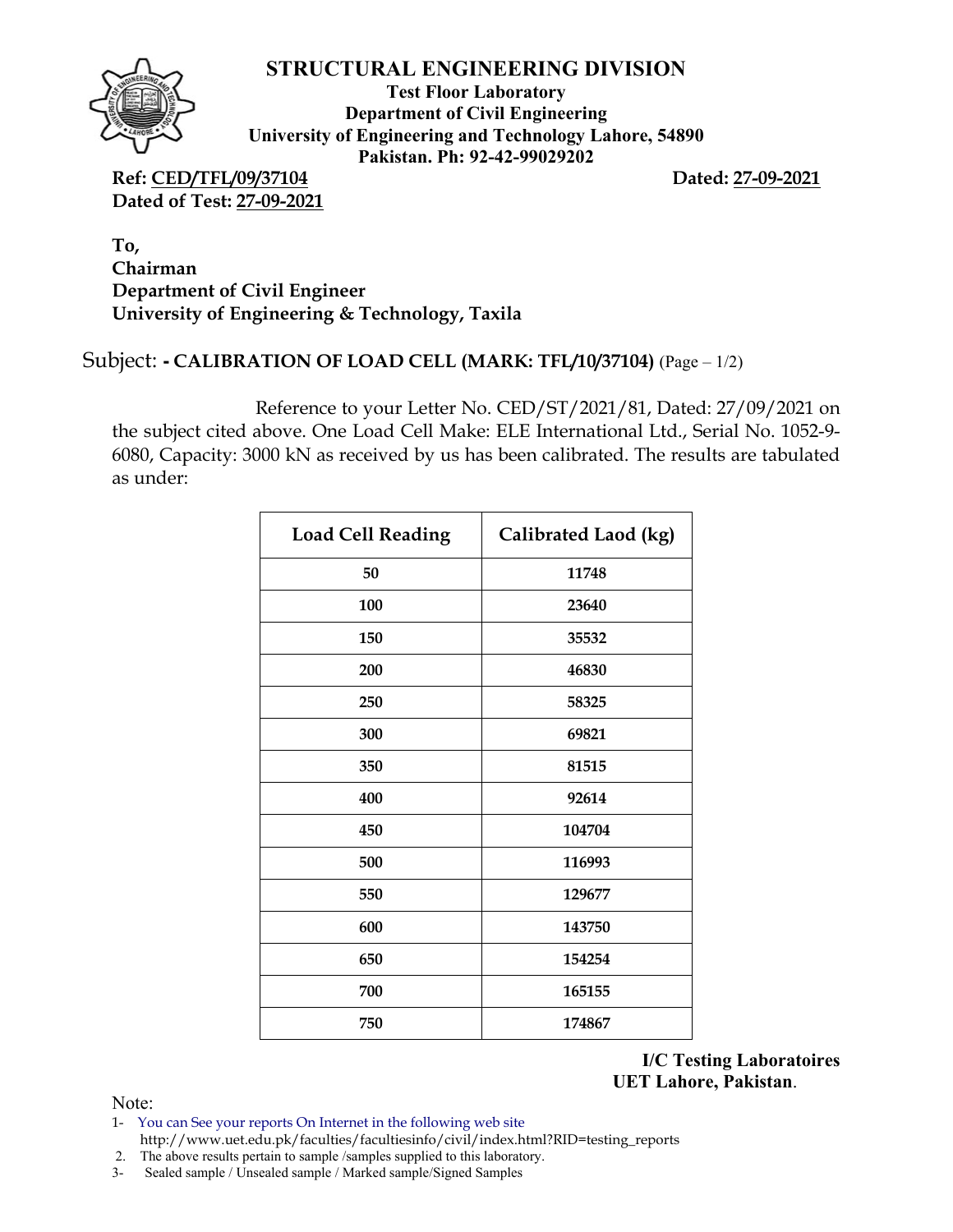

**Test Floor Laboratory Department of Civil Engineering University of Engineering and Technology Lahore, 54890 Pakistan. Ph: 92-42-99029202** 

**Ref: CED/TFL/09/37104 Dated: 27-09-2021 Dated of Test: 27-09-2021**

**To, Chairman Department of Civil Engineer University of Engineering & Technology, Taxila** 

Subject: **-** CALIBRATION OF LOAD CELL (MARK: TFL/10/37104) (Page – 2/2)



**I/C Testing Laboratoires UET Lahore, Pakistan**.

#### Note:

- 1- You can See your reports On Internet in the following web site http://www.uet.edu.pk/faculties/facultiesinfo/civil/index.html?RID=testing\_reports
- 2. The above results pertain to sample /samples supplied to this laboratory.
- 3- Sealed sample / Unsealed sample / Marked sample/Signed Samples